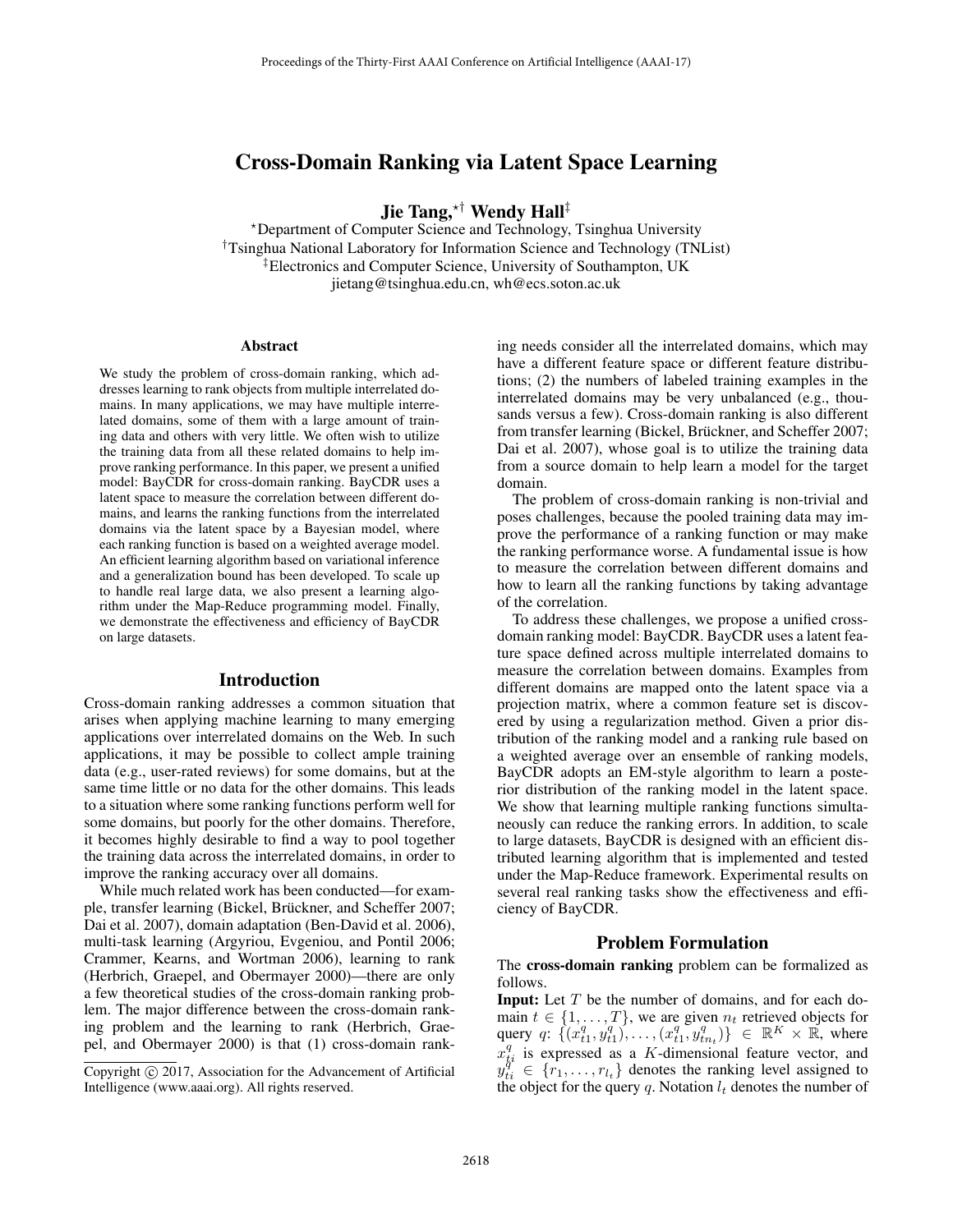ranking levels in domain  $t$ . The ranking levels for domain  $t$ have:  $r_1 \succ r_2 \succ \cdots \succ r_l$ , where  $\succ$  denotes the preference relationship.

The underlying assumption of the cross-domain ranking problem is that the multiple input domains are related, but allow examples from different domains to have different feature distributions.

**Learning:** The goal of cross-domain ranking is to learn  $T$ ranking functions  $\{f_t\}_{t=1}^T$ , with  $f_t : \mathbb{R}^K \to \mathbb{R}$  for predicting the rank levels of unlabeled examples. A commonly used ranking function is linear—that is,  $f_t(x_{ti}^q) = w_t^\top x_{ti}^q + b$  where  $w_t$  are parameters to be estimated from the training data and  $b$  is a bias term, which can be further absorbed by adding one dimension (as b) to  $w_t$  and one dimension (of value 1) to  $x_{ti}$ . Thus we have a simple form:  $f_t(x_{ti}^q) = w_t^\top x_{ti}^q$ . Extensions to nonlinear functions can be done, for example, by using kernel tricks (Herbrich, Graepel, and Obermayer 2000). Let us denote by W the  $K \times T$ matrix whose columns are the vector  $w_t$ .

The ranking function can be learned independently from each domain, but learning all the ranking functions simultaneously is often desirable, and it can improve the ranking performance (Argyriou, Evgeniou, and Pontil 2006; Crammer, Kearns, and Wortman 2006).

**Ranking:** Based on the learned ranking functions  $\{f_t\}$ , we can predict the ranking level of a new object from, for example, domain t, for the query q by  $f_t(x_{ti}^q)$ .

# BayCDR: Cross-domain Ranking via Latent Space and Bayesian Learning

The goal of cross-domain ranking is to capture the following information: correlation between different domains and ranking preference relationships in each domain. In addition, the approach should be able to scale up to a large dataset. Following this thread, we propose a BayCDR model to incorporate all the information into a unified Bayesian model. Second, we propose a variational inference algorithm for model learning with Laplace priors. Third, we discuss how to do distributed learning in the Map-Reduce framework.

# The BayCDR Model

Let us first consider only one domain (say domain  $t$ ). To learn the parameter  $w_t$ , we can define the objective function:

$$
\min_{w_t} \frac{1}{2} ||w_t||_2^2
$$
  
s.t.  $\forall q, y_{ti}^q \succ y_{tj}^q : w_t^\top (\phi(x_{ti}^q) - \phi(x_{tj}^q)) \ge 1$ , (1)

where the constraint corresponds to the empirical loss—i.e., we have the loss  $L(x_{ti}^q, y_{ti}^q) = \mathbb{I}(y_{ti}^q \nsucceq \dot{y}_{ti}^q)w_t^{\top}(\phi(x_{ti}^q) \phi(x_{tj}^q)) - 1$ ; here  $\mathbb{I}(y_{t_i}^q \not> y_{tj}^q)$  is an indicator function that equals to 1 if the argument is true and 0 otherwise;  $\phi(x)$  is a transformation function that projects the example  $x$  onto a new space.

To generalize the problem to multiple interrelated domains, we have two main ideas: first, we use a  $K \times K$  matrix  $U$  to describe the correlation between features. The inner

product of the examples is then defined as  $x_i^{\top}UU^{\top}x_j$ , using the matrix. Such parameterization is equivalent to projecting every example  $x$  onto a latent space spanned by  $U: x \to U^{\top}x$ . Second, we take a Bayesian approach to learn a parameter distribution  $p(w_t)$ , rather than a point estimate of  $w_t$ . The Bayesian approach results in a weighted averaging model for ranking, which enjoys a desirable smoothing effect. Thus the empirical loss can be redefined as  $L(\tilde{x}_{ti}^q, x_{tj}^q) = \langle \mathbb{I}(y_{ti}^q \nsucc y_{tj}^q) w_t^\top (\phi(x_{ti}^q) - \phi(x_{tj}^q)) \rangle_{p(w_t)} - 1,$ where  $\langle . \rangle_p = E_p[.]$  denotes the expectation operator w.r.t. distribution  $p$ . Now, the problem is to find the best distribution  $p(w_t)$  from the possible space. In Bayesian learning, a common way, according to the maximum entropy principle (Jaakkola, Meila, and Jebara 1999), to solving this problem is to minimize the relative entropy of the distribution w.r.t. some chosen prior  $p_0$ . The relative entropy can be measured by Kullback-Leibler divergence,  $KL(p||p_0)$  =  $\langle log(p/p_0) \rangle_p$ . Therefore, for the cross-domain ranking problem, we can define the objective function as:

$$
\min_{\{p(w_t)\}} \sum_t KL(p(w_t)||p_0(w_t))
$$
  
s.t.  $\forall t, q, y_{ti}^q > y_{tj}^q : \langle U^\top (x_{ti}^q - x_{tj}^q) \rangle_{p(w_t)} \ge 1$   
 $\forall t : \int p(w_t) dw_t = 1,$  (2)

where  $KL(p||p_0) = \langle log(p/p_0) \rangle_p$  represents the KL divergence between the learned distribution  $p$  and the prior distribution  $p_0$ . An optimal distribution of p can be obtained by minimizing its relative entropy w.r.t. the prior  $p_0$ . We can add a slack variable  $\xi_{ij}$  to absorb errors in the training data; thus, the optimization problem in Eq. 1 is extended as  $\frac{1}{2} ||w_t||_2^2 +$  $C \sum \xi$  and Eq. 2 as  $\sum_{t} KL(p(w_t)||p_0(w_t)) + B(\xi)$ , where C is a constant and  $B(\xi)$  can be defined as any closed proper convex function over the slack variables.

From the above discussion, we can see that we use an average model weighted by the distribution  $p(w_t)$  as the ranking function; each example  $x$  is transformed into a latent space by the projection matrix  $U$ , which is shared across all domains. This elegant combination of the latent space and the Bayesian learning offers a number of important advantages. For example, the Bayesian learning can be interpreted as posterior model estimates by assuming a Laplace prior on the model parameters, which introduces useful sparsity effects; the ranking based on the weighted averaging model also enjoys a desirable smoothing effect; the sparse and latent space also offer a principled way to interpret the correlation between different domains.

### Learning Algorithm

In BayCDR, we do not simply want to learn the ranking function  $f_t$  for each domain, but also to learn the matrix U. The matrix reflects a projection to the latent space, in which it is desirable to leave out features that are not relevant. Traditionally, this has been done by using the  $L_1$  norm. However, in some applications, the  $L_1$  will also leave out features that are not completely irrelevant, which hurts the regularization ability (Zhu, Xing, and Zhang 2008).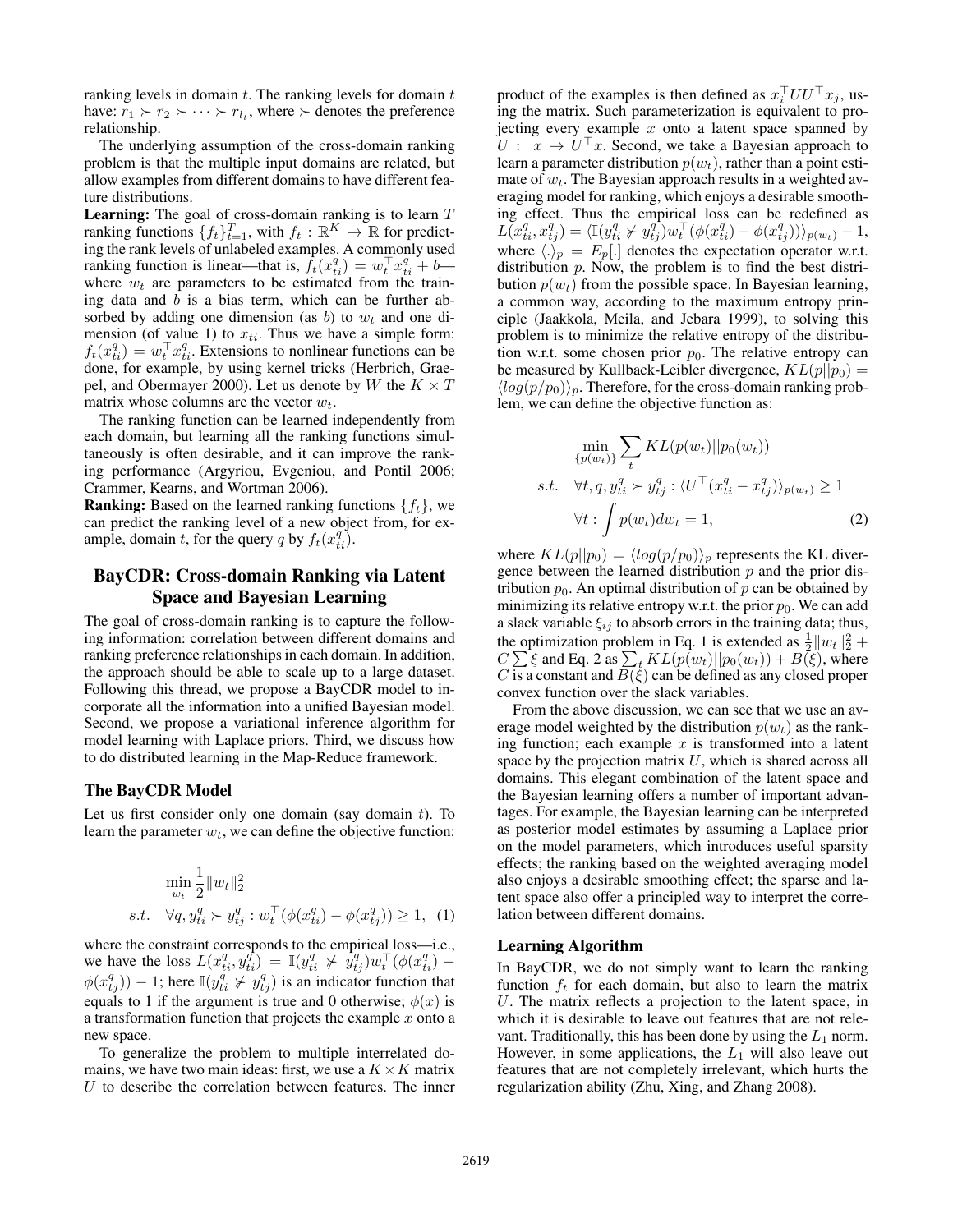In Bayesian learning, to favor a sparse estimate, a Laplace prior can be adopted for  $w_t$ . We apply a common prior  $\lambda$  to parameters  $\{w_t\}_t$  of all domains; that is,  $p(w_t|\lambda)$  =  $\prod_{k=0}^K \frac{\sqrt{\lambda}}{2} e^{-\sqrt{\lambda}||w_{tk}|} = (\frac{\sqrt{\lambda}}{2})^k e^{-\sqrt{\lambda}||w_t||_1}$ . The Laplace density is heavy-tailed and peaked at zero; hence, it encodes prior belief that the distribution of all  $w_t$  is strongly peaked around zero. In addition, the Laplace density is log-convex, and can be used to get convexity estimates of the posterior density (Kabán 2007; Park and Casella 2008).

Generally, the Laplacian prior is equivalent to a twolevel hierarchical-Bayes model: zero-mean Gaussian priors with independent, exponentially distributed variances. This equivalence has been previously used to derive EM algorithms for discriminative learning (Figueiredo 2003) and discrimination Markov networks (Zhu, Xing, and Zhang 2008). More specifically, let us consider that each  $w_{tk}$  has a zero-mean Gaussian prior  $p(w_{tk}|\tau_{tk}) = \mathcal{N}(w_{tk}|0, \tau_{tk}),$ with its own variance  $\tau_{tk}$ , and that each  $\tau_{tk}$  has an exponential (hyper)prior

$$
p(\tau_{tk}|\lambda) = \frac{\lambda}{2} e^{-\frac{\lambda}{2}\tau_{tk}}, \text{ for } \tau_{tk} \ge 0.
$$
 (3)

Then, by integrating out  $\tau_{tk}$ , we have

$$
p_0(w_t|\lambda) = \prod_{k=1}^K \int p(w_{tk}|\tau_{tk}) p(\tau_{tk}|\lambda) d\tau_{tk}
$$
  
= 
$$
\int p(w_t|\tau_t) p(\tau_t|\lambda) d\tau_t,
$$
 (4)

where  $p(w_t|\tau_t) = \prod_{k=1}^K p(w_{tk}|\tau_{tk})$  and  $p(\tau_t|\lambda) =$  $\prod_{k=1}^{K} p(\tau_{tk}|\lambda)$  are joint distributions and  $d\tau_t = \frac{\Delta}{\tau}$  $d\tau_{t1} \cdots \tau_{tK}$ . Using the hierarchical representation of the Laplace prior and applying the Jensen's inequality, we get an upper bound of the KL-divergence,

$$
KL(p||p_0) = -H(p) - \langle \log \int p(w|\tau)p(\tau|\lambda) \rangle_p
$$
  
\n
$$
\leq -H(p) - \langle \int q(\tau) \log \frac{p(w|\tau)p(\tau|\lambda)}{q(\tau)} \rangle_p
$$
 (5)  
\n
$$
\triangleq \mathcal{E}(p(w), q(\tau)),
$$

where  $q(\tau)$  is a variational distribution which is used to approximate  $p(\tau|\lambda)$ .

Substituting this upper bound for KL into Eq. 2, we can obtain a new objective function with the same constraints:

$$
\min_{\{p(w_t)\}, \{q(\tau_t)\}} \sum_t \mathcal{E}(p(w_t), q(\tau_t)).
$$
 (6)

Directly solving the above objective function (involving solving parameters  $\{p(w_t)\}, \{q(\tau_t)\}, U$  is intractable. But as both the KL-divergence and the projection matrix  $U$  are convex, we can obtain a dual form of the problem, and solve the dual problem with an iterative minimization algorithm, as outlined in Algorithm 1, and detailed as follows.

**Input**: training data from T domains  $\{(x_{ti}^q, y_{ti}^q)\}_{t,i,q}$  and constant  $\gamma$ 

**Output**: posterior mean for each domain:  $\{\langle w_t \rangle_{p(w_t)}\}$ , and the projection matrix  $U$ 

1.1 Initialize  $\{\langle w_t \rangle_{p(w_t)}\} \leftarrow 0$ ,  $\Sigma_{w_t} \leftarrow 0$ ,  $D = \frac{I_{K \times K}}{K}$ ; 1.2 repeat 1.3 Step E: Calculate  $\langle w_t \rangle_{p(w_t)}$  and projection matrix U;<br>1.4 Prepeat repeat Step 1: foreach *domain*  $t \in I_1$ ...., Tl do

1.6 Compute w<sup>t</sup> = arg min q,y<sup>q</sup> tiyq tj [1 <sup>−</sup> <sup>U</sup> (x<sup>q</sup> ti − 1.7 xq tj )p(wt)]<sup>+</sup> <sup>+</sup> <sup>γ</sup>A<sup>2</sup>,<sup>1</sup>; s.t. <sup>A</sup> <sup>∈</sup> <sup>R</sup><sup>K</sup>×<sup>K</sup>; 1.8 end Step 2: Compute D = (AA-)1/<sup>2</sup> trace(AA-)1/<sup>2</sup> ; 1.9 1.10 until *convergence*; Apply SVD decomposition on D, D = UΣV 1.11 ; 1.12 Construct U with the biggest eigenvalues of D;

**1.13** Step M: Update  $\Sigma_{w_t} \leftarrow \text{diag}(\sqrt{\frac{\langle w_{tk}^2 \rangle_{p(w_t)}}{\lambda}});$ 1.14 until *convergence*;

Algorithm 1: The learning algorithm for BayCDR.

**E-step.** Keep  $\{q(\tau_t)\}\$  fixed we can optimize Eq. 6 with respect to  $p(w_t)$ . In general, we update  $\{p(w_t)\}\$ as follows: (Derivation is omitted due to space limitation.)

$$
p(w_t) \propto \exp\{\int q(\tau)\log p(w_t|\tau_t)d\tau_t - b + w_t^{\top}\eta - d\}
$$

$$
\propto \exp\{-\frac{1}{2}w_t^{\top}\langle A_t^{-1}\rangle_{q(\tau_t)}w_t - b + w_t^{\top}\eta - d\}
$$

$$
= \mathcal{N}(w_t|\mu_{w_t}, \Sigma_{w_t}),
$$
 (7)

where  $b = \langle \log p(\tau_t|\lambda) \rangle_{q(\tau_t)} - H(q(\tau_t)); \eta =$  $\sum_{q,y_{t i}^q \succ y_{t j}^q} \langle \mathbb{I}(y_{t i}^q \ \succ \ y_{t j}^q) U^\top (x_{t i}^q - x_{t j}^q) \rangle_{p(w_t)} \ - \ 1; \ d \ \ =$  $\sum_{ti} \alpha_{ti}$ ; and  $A_t = \text{diag}\tau_{tk}$ . The posterior mean and variance are  $\mu_{w_t} = \langle w_t \rangle_{p(w_t)}$  and  $\Sigma_{w_t} = (\langle A_t \rangle_{q(\tau_t)}^{-1})^{-1} =$  $\langle w_t U^\dagger w_t^\dagger \rangle_{p(w_t)} - \langle w_t U \rangle_{p(w_t)} \langle w_t U \rangle_{p(w_t)}^\dagger$ . Now the problem is how to estimate the dual parameters  $\alpha$  and the projection matrix U. Because the hinge-loss style (Bishop 2006; Gentile and Warmuth 1999) objective in the latent space (by  $U$ ) is convex, we can solve the following problem:

$$
\min_{w,U} \sum_{t=1}^{T} \sum_{q,y_{ti}^q > y_{tj}^q} [1 - \langle U^{\top} (x_{ti}^q - x_{tj}^q) \rangle_{p(w_t)}]_{+} + \gamma ||A||_{2,1}
$$
  
s.t.  $A \in \mathbb{R}^{K \times K}$ ,

where the subscript "+" indicates the positive part;  $\gamma$  is a parameter that controls the tradeoff between the empirical loss (the first term) and the penalty (the second term) of the model complexity;  $A = W^{\dagger} U$ , which implies that we penalize the model complexity in the projected space instead of the original space W. The problem can be solved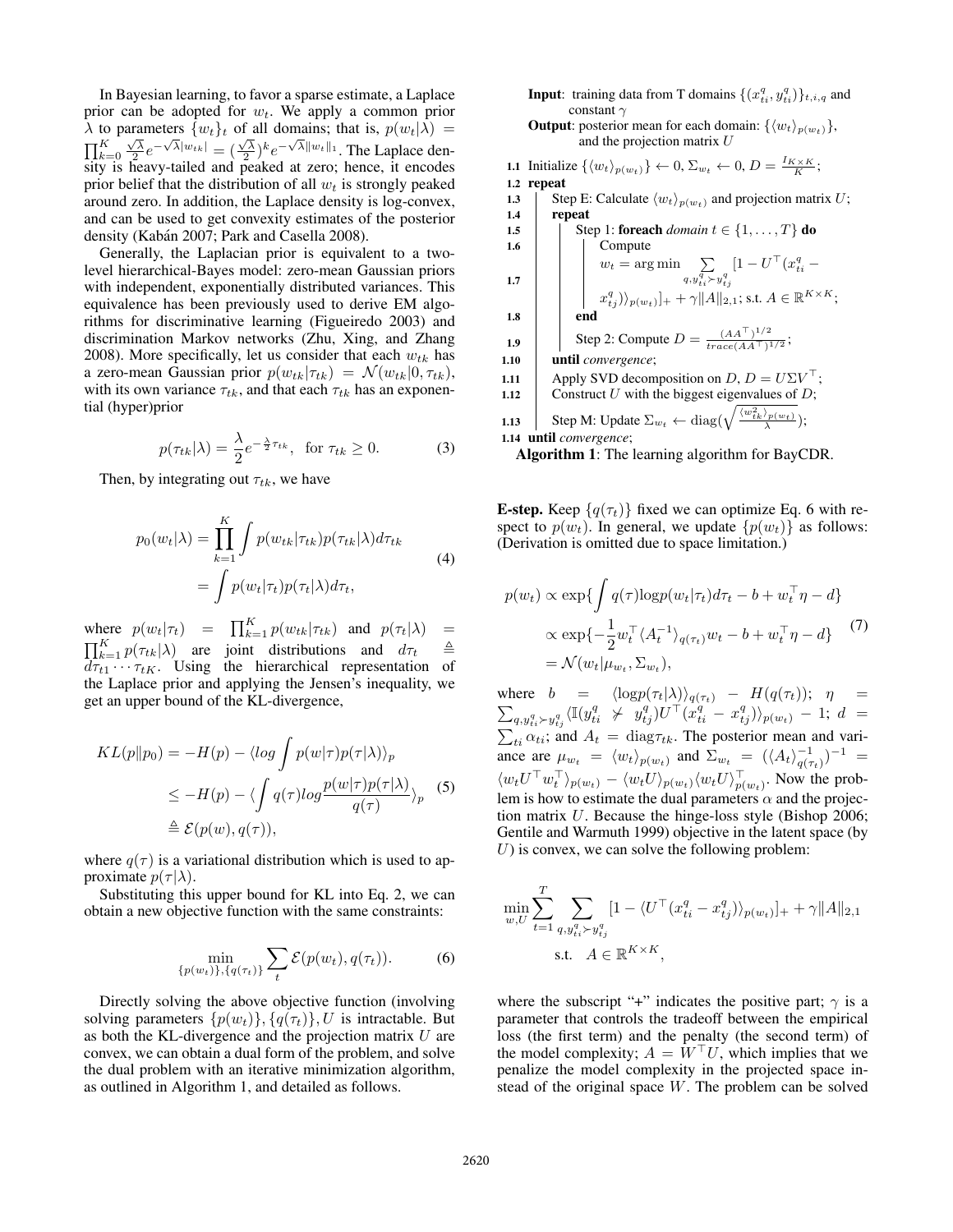using two sub-steps: Step 1 and 2. In Step 1, we fix  $U$ and update  $w_t$  for each domain t; and in Step 2, we fix  $W$  and update the matrix  $U$ . Specifically, in Step 2, we first calculate an intermedia matrix  $D = \frac{(AA^T)^{1/2}}{trace(AA^T)^{1/2}}$  $\frac{(AA^{-})^{\beta}}{trace(AA^{\top})^{1/2}},$ where  $trace(A) = \sum_{i=1}^{|A|} A_{ii}$ ; and then apply a SVD decomposition (Wall, Rechtsteiner, and Rocha 2003) on D; i.e.,  $D = U \Sigma V^{\dagger}$ ; then the matrix U is constructed with the biggest eigenvalues of D.

After obtaining  $\alpha$  and U, we calculate the posterior mean of  $\{w_t\}$  under  $p(w_t)$ . As  $p(w_t)$  is a normal distribution, the posterior mean is the only parameter that is needed for ranking.

**M-step.** Keep  $\{p(w_t)\}\$  fixed, we optimize Eq. 6 w.r.t.  $q(\tau_t)$ . Taking the derivative of Eq. 6 w.r.t.  $q(\tau_t)$  and setting it to zero, then we get

$$
q(\tau_t) \propto p(\tau_t|\lambda) \cdot \exp\{\langle \log p(w_t|\tau) \rangle_{p(w_t)}\}.
$$
 (8)

By exploring the factorization forms of  $p(w_t|\tau_t)$  and  $p(\tau_t|\lambda)$ , we can get an induced factorization  $q(\tau_t)$  =  $\prod_{k=1}^{K} q(\tau_{tk})$ , and each  $q(\tau_{tk})$  is computed as follows:

$$
q(\tau_{tk}) \propto p(\tau_{tk}|\lambda) \cdot \exp\{\langle \log p(w_{tk}|\tau_{tk}) \rangle_{p(w_t)}\} \propto \mathcal{N}(\sqrt{\langle w_{tk}^2 \rangle_{p(w_t)}}|0, \tau_{tk}) \cdot \exp(-\frac{1}{2}\lambda \tau_{tk}).
$$
 (9)

Such a derivation has been previously used for a maximum margin Markov network (Zhu, Xing, and Zhang 2008) and Bayesian classification (Kabán 2007). Similarly we can get the normalization factor:  $\int \mathcal{N}(\sqrt{\langle w_{tk}^2 \rangle_{p(w_t)}}|0,\tau_{tk}) \text{exp}(-\frac{1}{2}\lambda \tau_{tk}) d\tau_{tk}$  =  $\sqrt{\lambda} \exp(-\sqrt{\lambda \langle w_{tk}^2 \rangle_{p(w_t)}})$ . Furthermore, in an analogous way to (Kabán 2007), we can calculate the expectations  $\langle \tau_{tk}^{-1} \rangle_{q(\tau_t)}$  which are required in calculating  $\langle A_t^{-1} \rangle_{q(\tau_t)}$  as follows,

$$
\langle \frac{1}{\tau_{tk}} \rangle_{q(\tau_t)} = \int \frac{1}{\tau_k} q(\tau_{tk}) d\tau_{tk} = \sqrt{\frac{\lambda}{\langle w_{tk}^2 \rangle_{p(w_t)}}}. \tag{10}
$$

We run the above E and M steps iteratively until convergence. Then we use the posterior distribution  $p(w_t)$  to predict the ranking level for domain t. For irrelevant features, the variances should converge to zero and thus lead to a sparse estimation. The generalization bound of the algorithm is given in the supplementary file.

# Distributed Learning

BayCDR has a complexity of  $O(M(K^2 + K + (2L +$  $1|KNlog(N))$ , where M is the number of EM iterations,  $L$  is the number of the two sub-step iterations, and  $N$  is the total number of examples from all domains. The complexity is high and it is impractical to scale up to large datasets. To address this challenge, we deploy the learning task on a distributed system under the map-reduce programming model (Dean and Ghemawat 2004). *Map-Reduce* is a programming model for distributed processing of large datasets. In the *map* stage, each machine (called a process node) receives a subset of data as input and produces a set of intermediate key/value pairs. In the *reduce* stage, each process node merges all intermediate values associated with the same intermediate key and outputs the final computation results.

Generally, BayCDR consists of two steps—i.e., E and M steps. In the E step, the learning algorithm needs to solve a quadratic optimization problem, which is actually the major computational cost in BayCDR. The quadratic optimization problem is similar to Support Vector Machine (Cortes and Vapnik 1995), which has been parallelized by (Chu et al. 2006). Therefore, we define the map stage and the reduce stage as follows. In the map stage, each process node calculates the gradient descent for  $w_t$  on a subset of the example pairs:  $\nabla = 2w_t + 2\frac{1}{\lambda} \sum_{sub(y_{ti} \succ y_{tj})} \langle (x_{ti} - x_{tj})^{\top} U U^{\top} (x_{ti} - x_{ti})^{\top} U U^{\top} (x_{ti} - x_{ti})^{\top}$  $(x_{tj})\rangle_{p(w_t)}$ . Thus the key/value pair corresponds to the instance pair  $(i, j)$  and the partial gradient. In the reduce stage, each process node collects all values associated with each intermediate key  $(i, j)$  and sums up the partial gradient to update  $w_t$  for each domain. Next it calculates the matrix  $D$ and U and finally updates  $\Sigma_{w_t}$ .

# Experiments

We evaluate BayCDR on three different genres of datasets: homogeneous data, heterogeneous data, and heterogeneous tasks; and compare it with RankSVM (Joachims 2002),  $RankSVM<sub>1</sub>$  (learning only one ranking function by combining training examples from all domains), and multi-task learning (MultiTL) (Argyriou, Evgeniou, and Pontil 2006), which tries to learn the classification/regression models for multi-tasks.

# Datasets and Evaluation Criteria

The first (homogeneous) dataset is LETOR 2.0 (Liu et al. 2007), a public dataset for learning to rank research. LETOR consists of three sub datasets (i.e., TREC2003, TREC2004, and OHSUMED), with 50, 75, and 106 queries, respectively. Given a query, the task is to identify which documents are relevant to the query. There are three rank levels in LETOR—i.e., relevant  $\succ$  partially relevant  $\succ$  nonrelevant. The second (heterogeneous) dataset is an academic dataset, which is also publicly available. The dataset contains 14,134 authors, 10,716 papers, and 1,434 conferences. Given a query, the goal is to find experts, top conferences, and authoritative papers for the query. There are 44 queries and four rank levels in the dataset. The third dataset is the same as the second one, but it has two different ranking tasks: finding experts and finding best supervisors. An expert can be a good supervisor, but not necessarily. Therefore, the two tasks are related but different. In the first dataset, there are six domains (two for each data subset), with each data subset consisting of 5,726-13,761 training examples. In the second dataset, the numbers of training examples from different domains vary from 312 to 3,717. In the third dataset, we sent 732 emails to ask related researchers for the ground truth of "best supervisors". Finally, we obtained 270 training examples. The difference of feature distribution on the first dataset is relative small (2.42, 0.69, and 2.20 in terms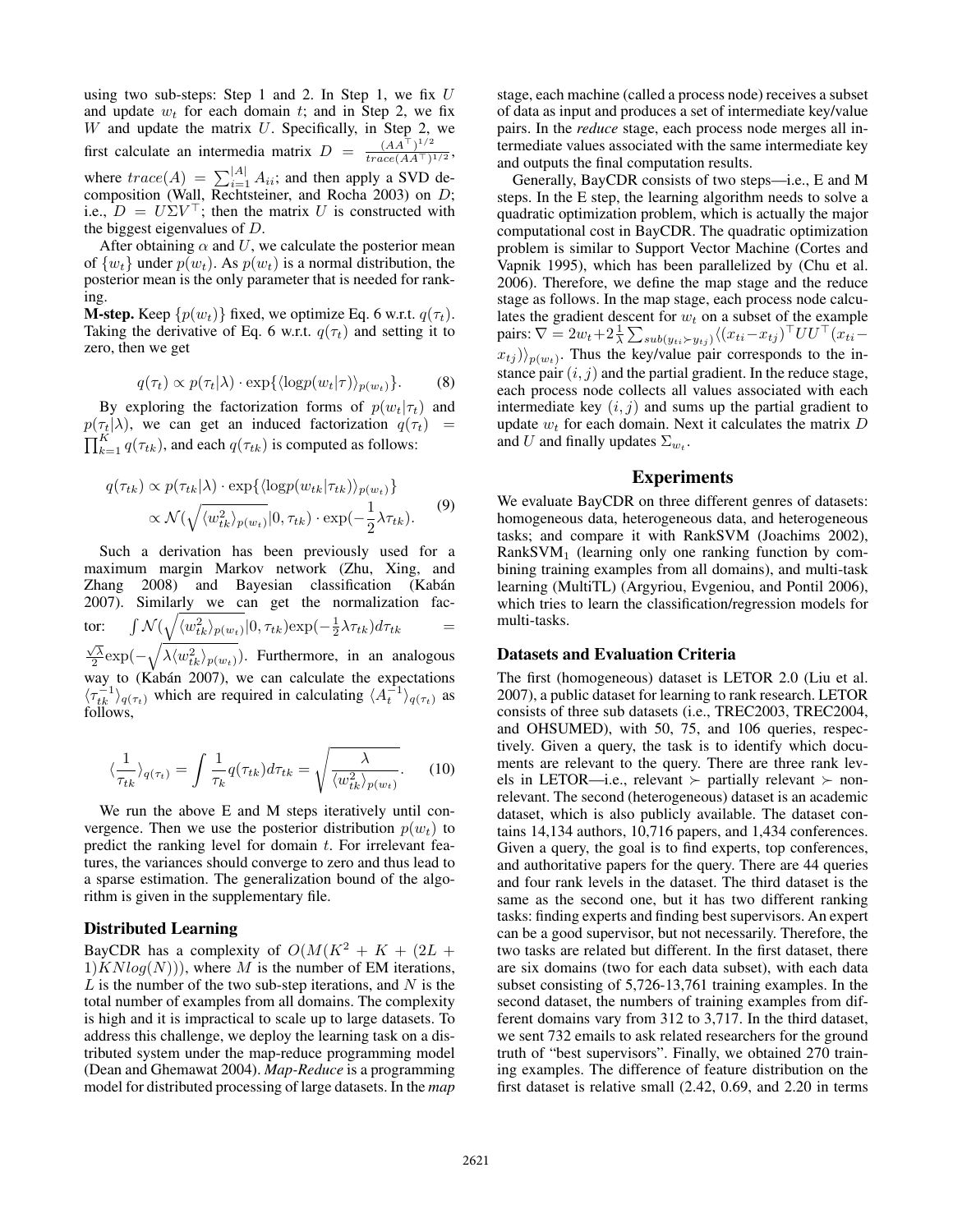

Figure 1: Ranking accuracy on the three tasks of the LETOR data.



Figure 2: Ranking accuracy on the academic data. (a) finding experts, top conferences, authoritative papers; (b) finding experts and best supervisors.

of KL-divergence, respectively for the three data subsets), while the difference in the other two datasets is relative large (5.72 and 1.26 in terms of KL-divergence). As an evaluation measure, we utilize NDCG@n (Normalized Discounted Cumulative Gain) (Järvelin and Kekäläinen 2002). In all the experiments, we conduct five-fold cross-validation for all the methods.

### Accuracy Performance

Figure 1 shows the ranking accuracy of the different methods, in terms of NDCG@n on the three data subsets in LETOR. BayCDR clearly outperforms the comparison methods. Figure 2 (a) shows the average performance of ranking the three objects (experts, conferences, and papers) on the academic data, and Figure 2 (b) shows the average performance of the two different ranking tasks (finding experts and finding the best supervisors). BayCDR achieves

higher performance than the three comparison methods.

From the experiments, we can see an interesting pattern: when the differences of the interrelated domains are large (e.g., TREC2003 and OHSUMED), independent learning (RankSVM) and multi-task learning (MultiTL) perform better than learning only one ranking function ( $RankSVM<sub>1</sub>$ ). On the other hand, when the difference is relative small, RankSVM and MultiTL underperform  $RankSVM_1$ . Bay-CDR results in a balanced performance and consistently outperforms all the comparison methods. The result suggests that it is better to learn the ranking functions and domain correlation simultaneously.  $RankSVM<sub>1</sub>$  only learns one ranking function, thus with the domains' difference increasing, the ranking performance decreases. RankSVM learns a ranking function for each domain; however, it does not consider the correlation between domains, and thus cannot utilize the knowledge from "related" domains.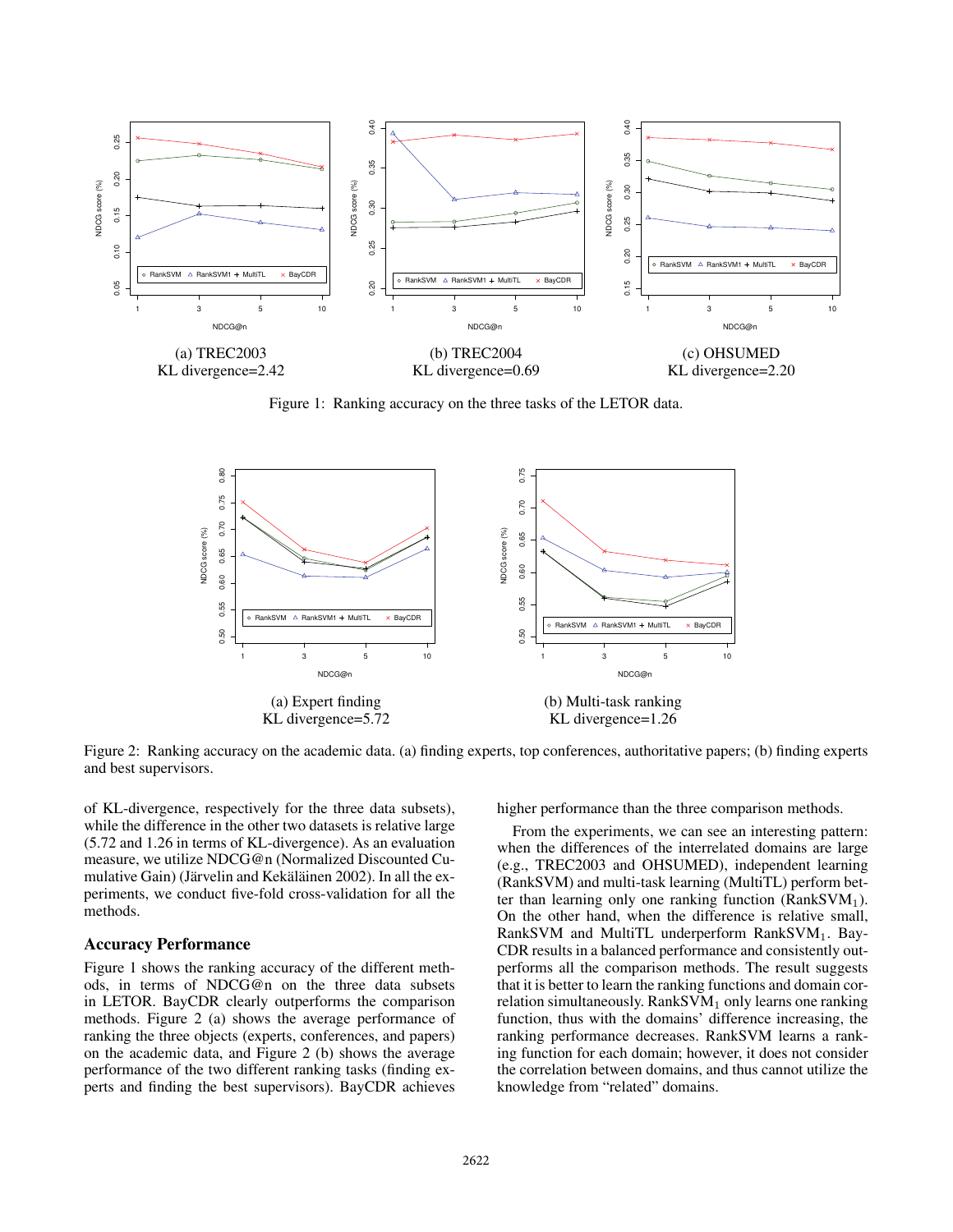

Figure 3: Speedup results on the three datasets.

## Scalability Performance

We evaluate the speedup of the distributed learning algorithm on the three datasets using 1-6 computer nodes (since we did not have access to a large number of computer nodes). It can be seen from Figure 3 that on the large dataset (LETOR), the distributed learning shows a good parallel efficiency (speedup  $> 4 \times$ , as Figure 3 (a)); on the other two relative small datasets, the speedup also shows reasonable parallel efficiency ( $\geq 2.8 \times$ , as Figure 3 (b) and (c)). This confirms that the distributed learning algorithm is necessary on large-scale datasets.

## Related Work

Considerable work has been conducted for supervised learning to rank. Existing approaches include pointwise approach, pairwise approach and listwise approach. In pointwise approaches, the ranking problem aims at predicting the rank level of an object. In pairwise approaches, the ranking problem can be reduced to a classification problem by comparing the rank levels of each instance pairs. Ranking SVM (Herbrich, Graepel, and Obermayer 2000), Rank-Boost and RankNet (Burges et al. 2005) are three state-ofthe-art algorithms in this category. Other methods can be also found in (Wauthier, Jordan, and Jojic 2013). In listwise approaches, the ranking problem is formulated to directly optimize some listwise performance measures of information retrieval (Xu and Li 2007; Yue et al. 2007). There is also some work on ranking by semi-supervised learning and transductive learning. For example, Duh and Kirchhoff propose a framework for ranking problem in the transductive setting (Duh and Kirchhoff 2008). Amini et al. propose a semi-supervised rankboost algorithm (Amini, Truong, and Goutte 2008). Hoi and Jin propose a semi-supervised ensemble ranking with a SVM-like formulation (Hoi and Jin 2008). Some work takes the relations between objects to be ranked into consideration. Agarwal et al. propose a framework for ranking networked entities based on a maximum entropy flow algorithm with weight function for different

types of edges (Agarwal, Chakrabarti, and Aggarwal 2006). There are also many applications of learning to rank such as ranking paraphrases from query logs (Figueroa and Neumann 2013), recommendation (Pan, Xiang, and Yang 2012), cross-domain recommendation (Tang et al. 2012), crossnetwork link prediction (Dong et al. 2015), and heterogeneous entity matching (Yang et al. 2015). However, all these existing works mainly focus on single domain and do not consider the cross domain ranking problem.

Another related work is transfer learning, which aims to transfer knowledge from a source domain to a related target domain. Two fundamental issues in transfer learning are "what to transfer" and "when to transfer". Many approaches have been proposed by reweighting instances in source domain for the use in target domain (Dai et al. 2007). Gao et al. propose a locally weighted ensemble framework which can utilize different models for transferring labeled information from multiple training domains (Gao et al. 2008). Also many works have been done based on new feature representation (Jebara 2004; Lee et al. 2007). There are also other approaches which transfer information by shared parameters (Bonilla, Chai, and ChrisWilliams 2008) or relational knowledge.

# Conclusion

In this paper, we investigate a novel problem of crossdomain ranking. We propose a unified ranking model, named BayCDR, which offers a nice way to integrate the latent space extraction into the Bayesian learning. An efficient EM-style algorithm based on variational inference has been developed for BayCDR. We applied BayCDR to three real-world data sets and experimental results show that Bay-CDR performs better than the baseline methods. To scale up to real large data sets, a distributed learning algorithm has been developed and shows a good parallel efficiency in the experiments. In future, we plan to further integrate the link (relational) information into the BayCDR model and also try to apply BayCDR to other applications.